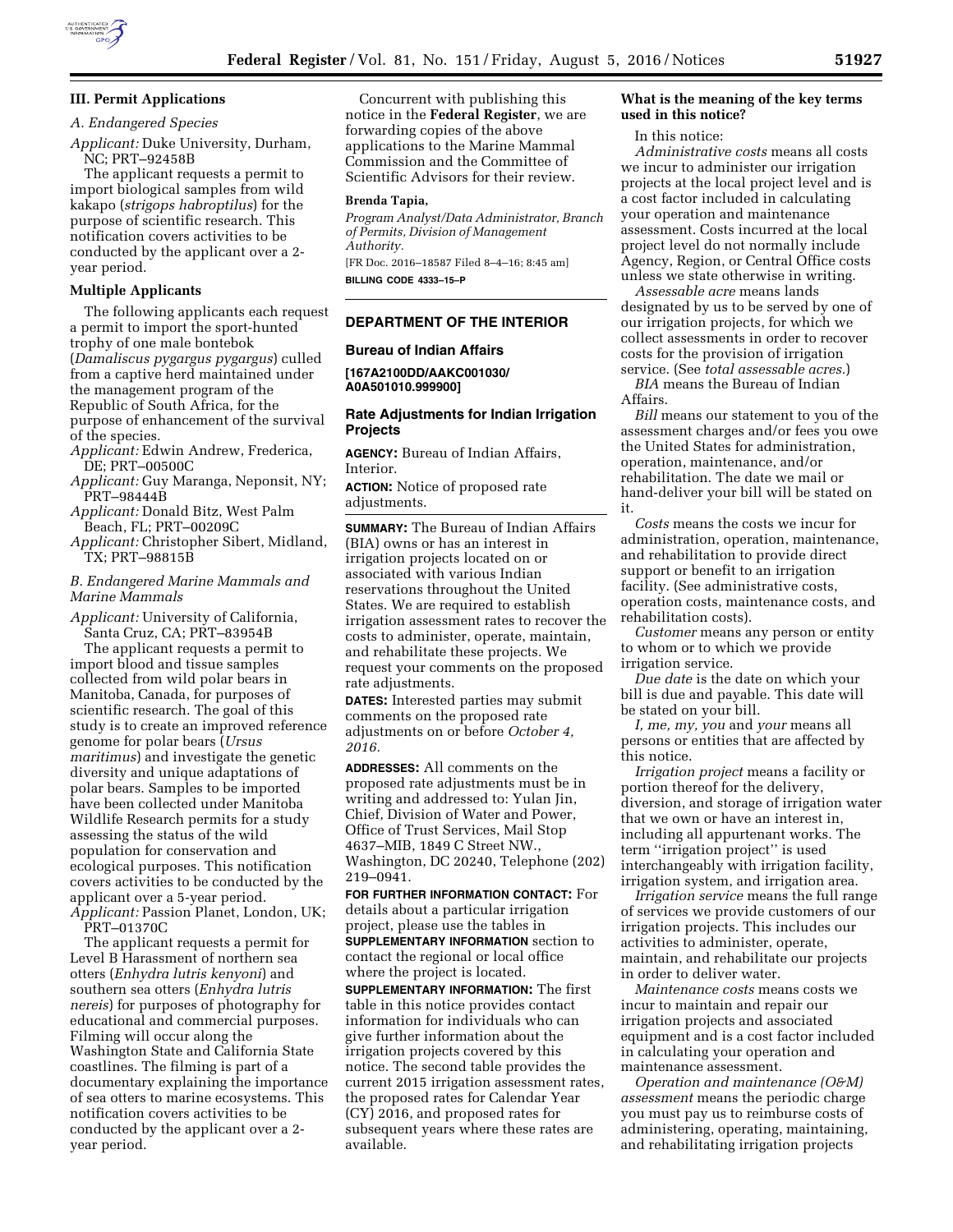consistent with this notice and our supporting policies, manuals, and handbooks.

*Operation or operating costs* means costs we incur to operate our irrigation projects and equipment and is a cost factor included in calculating your O&M assessment.

*Past due bill* means a bill that has not been paid by the close of business on the 30th day after the due date as stated on the bill. Beginning on the 31st day after the due date, we begin assessing additional charges accruing from the due date.

*Rehabilitation costs* means costs we incur to restore our irrigation projects or features to original operating condition or to the nearest state which can be achieved using current technology and is a cost factor included in calculating your O&M assessment.

*Responsible party* means an individual or entity that owns or leases land within the assessable acreage of one of our irrigation projects and is responsible for providing accurate information to our billing office and paying a bill for an annual irrigation rate assessment.

*Total assessable acres* means the total acres served by one of our irrigation projects.

*Water delivery* is an activity that is part of the irrigation service we provide our customers when water is available.

*We, us,* and *our* means the United States Government, the Secretary of the Interior, the BIA, and all who are authorized to represent us in matters covered under this notice.

#### **Does this notice affect me?**

This notice affects you if you own or lease land within the assessable acreage of one of our irrigation projects or if you have a carriage agreement with one of our irrigation projects.

### **Where can I get information on the regulatory and legal citations in this notice?**

You can contact the appropriate office(s) stated in the tables for the irrigation project that serves you, or you can use the Internet site for the Government Printing Office at *[http://](http://www.gpo.gov) [www.gpo.gov](http://www.gpo.gov)*.

#### **Why are you publishing this notice?**

We are publishing this notice to inform you that we propose to adjust our irrigation assessment rates. This notice is published in accordance with the BIA's regulations governing its operation and maintenance of irrigation projects, found at 25 CFR part 171. This regulation provides for the establishment and publication of the

proposed rates for annual irrigation assessments as well as related information about our irrigation projects.

### **What authorizes you to issue this notice?**

Our authority to issue this notice is vested in the Secretary of the Interior by 5 U.S.C. 301 and the Act of August 14, 1914 (38 Stat. 583; 25 U.S.C. 385). The Secretary has in turn delegated this authority to the Assistant Secretary— Indian Affairs under Part 209, Chapter 8.1A, of the Department of the Interior's Departmental Manual.

#### **When will you put the rate adjustments into effect?**

We will put the rate adjustments into effect for the CY 2016 and subsequent years where applicable.

#### **How do you calculate irrigation rates?**

We calculate annual irrigation assessment rates in accordance with 25 CFR part 171.500 by estimating the annual costs of operation and maintenance at each of our irrigation projects and then dividing by the total assessable acres for that particular irrigation project. The result of this calculation for each project is stated in the rate table in this notice.

### **What kinds of expenses do you consider in determining the estimated annual costs of operation and maintenance?**

Consistent with 25 CFR part 171.500, these expenses include the following:

(a) Salary and benefits for the project engineer/manager and project employees under the project engineer/ manager's management or control;

(b) Materials and supplies;

(c) Vehicle and equipment repairs;

(d) Equipment costs, including lease fees;

- (e) Depreciation;
- (f) Acquisition costs;

(g) Maintenance of a reserve fund available for contingencies or emergency costs needed for the reliable operation of the irrigation facility infrastructure;

(h) Maintenance of a vehicle and heavy equipment replacement fund;

(i) Systematic rehabilitation and replacement of project facilities;

(j) Carriage Agreements for the transfer of project water through irrigation facilities owned by others.

(j) Any water storage fees for non-BIAowned reservoirs, as applicable,

(j) Contingencies for unknown costs and omitted budget items; and

(k) Other expenses we determine necessary to properly perform the

activities and functions characteristic of an irrigation project.

#### **When should I pay my irrigation assessment?**

We will mail or hand-deliver your bill notifying you (a) the amount you owe to the United States and (b) when such amount is due. If we mail your bill, we will consider it as being delivered no later than 5 business days after the day we mail it. You should pay your bill by the due date stated on the bill.

### **What information must I provide for billing purposes?**

All responsible parties are required to provide the following information to the billing office associated with the irrigation project where you own or lease land within the project's assessable acreage or to the billing office associated with the irrigation project with which you have a carriage agreement:

(1) The full legal name of person or entity responsible for paying the bill;

(2) An adequate and correct address for mailing or hand delivering our bill; and

(3) The taxpayer identification number or Social Security number of the person or entity responsible for paying the bill.

### **Why are you collecting my taxpayer identification number or Social Security number?**

Public Law 104–134, the Debt Collection Improvement Act of 1996, requires that we collect the taxpayer identification number or Social Security number before billing a responsible party and as a condition to servicing the account.

### **What happens if I am a responsible party but I fail to furnish the information required to the billing office responsible for the irrigation project within which I own or lease assessable land or for which I have a carriage agreement?**

If you are late paying your bill because of your failure to furnish the required information listed above, you will be assessed interest and penalties as provided below, and your failure to provide the required information will not provide grounds for you to appeal your bill or any penalties assessed.

### **What can happen if I do not provide the information required for billing purposes?**

We can refuse to provide you irrigation service.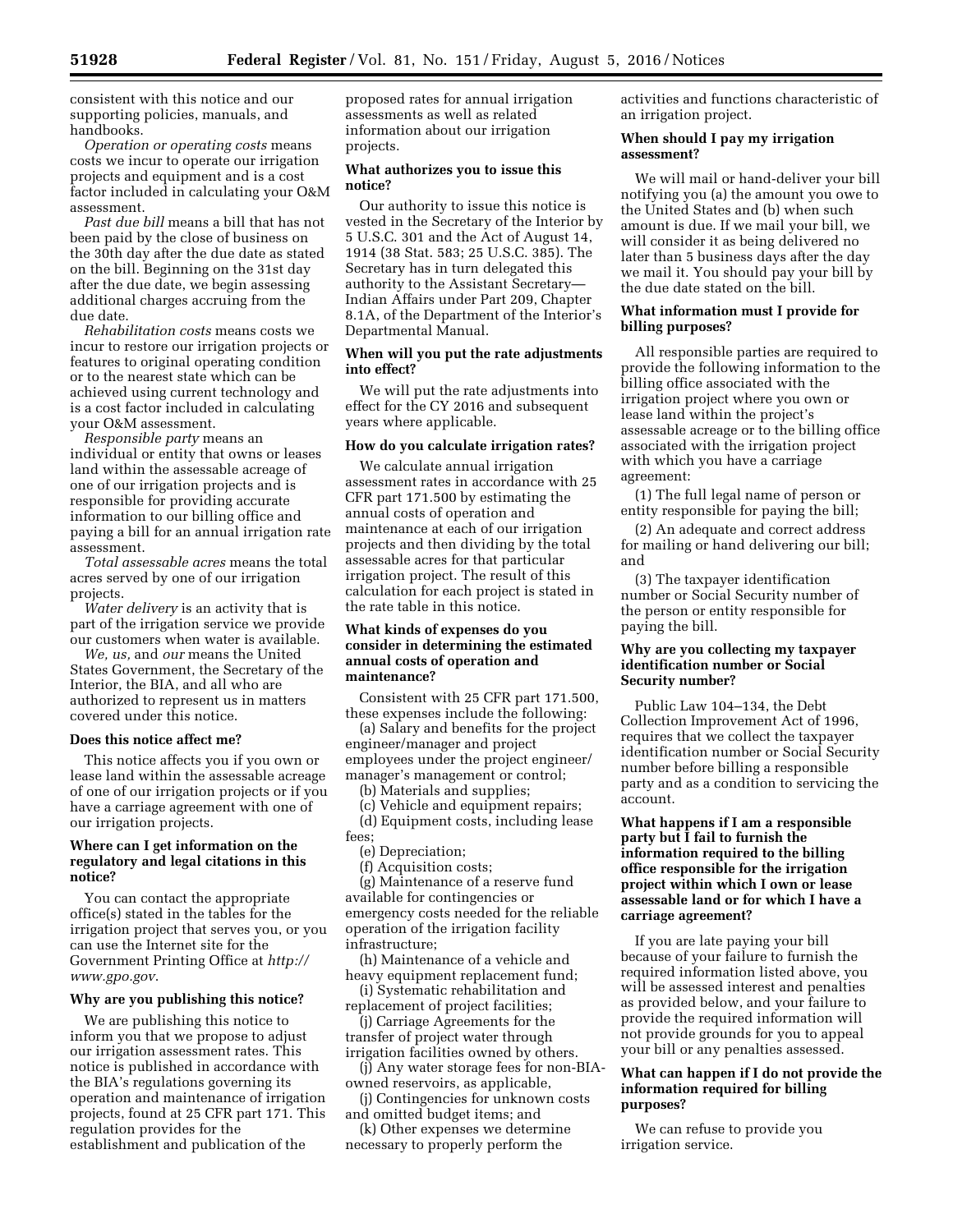# **If I allow my bill to become past due, could this affect my water delivery?**

Yes. 25 CFR 171.545(a) states: ''We will not provide you irrigation service until: (1) Your bill is paid; or (2) You make arrangement for payment pursuant to § 171.550 of this part.'' If we do not receive your payment before the close of business on the 30th day after the due date stated on your bill, we will send you a past due notice. This past due notice will have additional information concerning your rights. We will consider your past due notice as delivered no later than 5 business days after the day we mail it. We follow the procedures provided in 31 CFR 901.2, ''Demand for Payment,'' when demanding payment of your past due bill.

# **Are there any additional charges if I am late paying my bill?**

Yes. We will assess you interest on the amount owed, using the rate of interest established annually by the Secretary of the United States Treasury (Treasury) to calculate what you will be assessed. You will not be assessed this charge until your bill is past due. However, if you allow your bill to become past due, interest will accrue from the original due date, not the past due date. Also, you will be charged an administrative fee of \$12.50 for each time we try to collect your past due bill. If your bill becomes more than 90 days past due, you will be assessed a penalty charge of 6 percent per year, which will accrue from the date your bill initially became past due. Pursuant to 31 CFR 901.9, ''Interest, penalties and administrative costs,'' as a Federal agency, we are required to charge

interest, penalties, and administrative costs in accordance with 31 U.S.C. 3717.

# **What else will happen to my past due bill?**

If you do not pay your bill or make payment arrangements to which we agree, we are required to send your past due bill to the Treasury for further action. Under the provisions of 31 CFR 901.1, ''Aggressive agency collection activity,'' Federal agencies should consider referring debts that are less than 180 days delinquent, and we must send any unpaid annual irrigation assessment bill to Treasury no later than 180 days after the original due date of the bill.

### **Who can I contact for further information?**

The following tables are the regional and project/agency contacts for our irrigation facilities.

| Project name                      | Project/agency contacts                                                                                                                                                                                                                                                       |
|-----------------------------------|-------------------------------------------------------------------------------------------------------------------------------------------------------------------------------------------------------------------------------------------------------------------------------|
|                                   | <b>Northwest Region Contacts</b>                                                                                                                                                                                                                                              |
|                                   | Stanley Speaks, Regional Director, Bureau of Indian Affairs, Northwest Regional Office, 911 NE. 11th Avenue, Portland, OR 97232-4169,<br>Telephone: (503) 231-6702.                                                                                                           |
| Flathead Irrigation Project       | Ernest Moran, Superintendent, Pete Plant, Irrigation Project Manager, P.O. Box 40, Pablo, MT 59855,<br>Telephones: (406) 675-2700 ext. 1300, Superintendent; (406) 745-2661 ext. 2, Project Manager.                                                                          |
| Fort Hall Irrigation Project      | David Bollinger, Irrigation Project Manager, Building #2, Bannock Ave., Fort Hall, ID 83203-0220, Tele-<br>phone: (208) 238-6264.                                                                                                                                             |
| Wapato Irrigation Project         | David Shaw, Superintendent, Larry Nelson, Acting Project Administrator, P.O. Box 220, Wapato, WA<br>98951-0220, Telephone: (509) 865-2421, Superintendent: (509) 877-3155, Acting Project Administrator.                                                                      |
|                                   | <b>Rocky Mountain Region Contacts</b>                                                                                                                                                                                                                                         |
|                                   | Darryl LaCounte, Regional Director, Bureau of Indian Affairs, Rocky Mountain Regional Office, 316 North 26th Street, Billings, MT 59101,<br>Telephone: (406) 247-7943.                                                                                                        |
| Blackfeet Irrigation Project      | Thedis Crowe, Superintendent, Greg Tatsey, Irrigation Project Manager, Box 880, Browning, MT 59417,<br>Telephones: (406) 338-7544, Superintendent; (406) 338-7519, Irrigation Project Manager.                                                                                |
| Crow Irrigation Project           | Vianna Stewart, Superintendent, Karl Helvik, Acting Irrigation Project Manager, P.O. Box 69, Crow Agency,<br>MT 59022, Telephones: (406) 638-2672, Superintendent; (406) 247-7469, Acting Irrigation Project Man-<br>ager.                                                    |
| Fort Belknap Irrigation Project   | John St. Pierre, Superintendent, Vacant, Irrigation Project Manager, (Project operations & maintenance<br>contracted to Tribes), R.R.1, Box 980, Harlem, MT 59526, Telephones: (406) 353-2901, Superintendent;<br>(406) 353-8454, Irrigation Project Manager (Tribal Office). |
| Fort Peck Irrigation Project      | Howard Beemer, Superintendent, Huber Wright, Acting Irrigation Project Manager, P.O. Box 637, Poplar,<br>MT 59255, Telephones: (406) 768–5312, Superintendent; (406) 653–1752, Irrigation Project Manager.                                                                    |
| Wind River Irrigation Project     | Norma Gourneau, Superintendent, Karl Helvik, Acting Irrigation Project Manager, P.O. Box 158, Fort<br>Washakie, WY 82514, Telephones: (307) 332-7810, Superintendent; (406) 247-7469, Acting Irrigation<br>Project Manager.                                                   |
|                                   | <b>Southwest Region Contacts</b>                                                                                                                                                                                                                                              |
|                                   | William T. Walker, Regional Director, Bureau of Indian Affairs, Southwest Regional Office, 1001 Indian School Road, Albuquerque, NM 87104,<br>Telephone: (505) 563-3100.                                                                                                      |
| Pine River Irrigation Project     | Priscilla Bancroft, Superintendent, Vickie Begay, Irrigation Project Manager, P.O. Box 315, Ignacio, CO<br>81137-0315, Telephones: (970) 563-4511, Superintendent; (970) 563-9484, Irrigation Project Manager.                                                                |
|                                   | <b>Western Region Contacts</b>                                                                                                                                                                                                                                                |
|                                   | Bryan Bowker, Regional Director, Bureau of Indian Affairs, Western Regional Office, 2600 N. Central Ave., 4th Floor Mailroom, Phoenix, AZ<br>85004, Telephone: (602) 379-6600.                                                                                                |
| Colorado River Irrigation Project | Kellie Youngbear Superintendent, Gary Colvin, Irrigation Project Manager, 12124 1st Avenue, Parker, AZ<br>85344, Telephone: (928) 669-7111.                                                                                                                                   |
|                                   |                                                                                                                                                                                                                                                                               |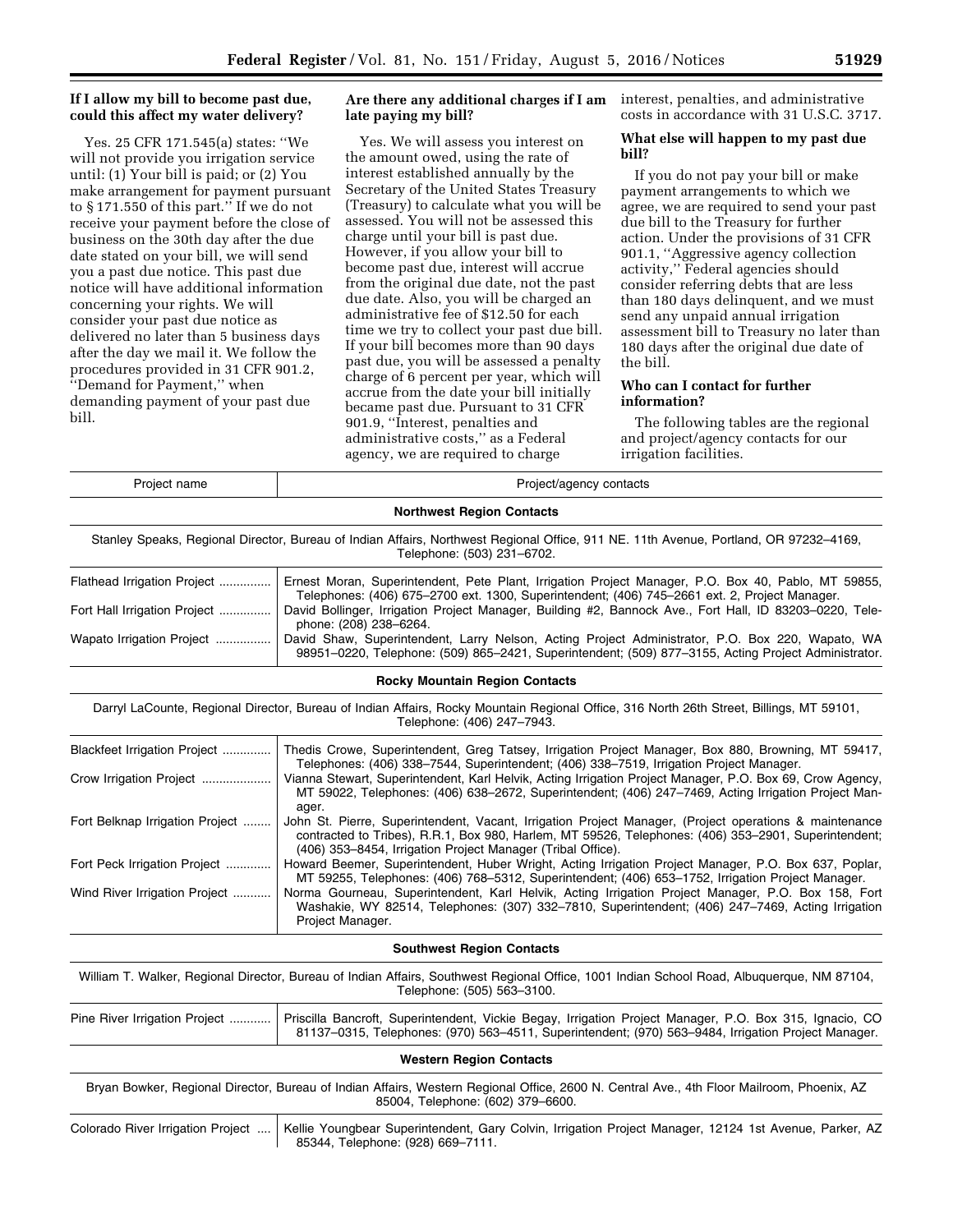| Project name                                                   | Project/agency contacts                                                                                                                                                                                             |
|----------------------------------------------------------------|---------------------------------------------------------------------------------------------------------------------------------------------------------------------------------------------------------------------|
| Duck Valley Irrigation Project                                 | Joseph McDade, Superintendent, (Project operations & management compacted to Tribes), 2719 Argent<br>Ave., Suite 4, Gateway Plaza, Elko, NV 89801, Telephone: (775) 738–5165; (208) 759–3100, (Tribal Of-<br>fice). |
| Yuma Project, Indian Unit                                      | Irene Herder, Superintendent, 256 South Second Avenue, Suite D, Yuma, AZ 85364, Telephone: (928)<br>782-1202.                                                                                                       |
| San Carlos Irrigation Project Indian<br>Works and Joint Works. | Ferris Begay, Project Manager, Clarence Begay, Irrigation Manager, 13805 N. Arizona Boulevard, Coo-<br>lidge, AZ 85128, Telephone: (520) 723-6225.                                                                  |
| Uintah Irrigation Project                                      | Bart Stevens Superintendent, Ken Asay, Irrigation System Manager, P.O. Box 130, Fort Duchesne, UT<br>84026, Telephone: (435) 722-4300, (435) 722-4344.                                                              |
| Walker River Irrigation Project                                | Robert Eben, Superintendent, 311 E. Washington Street, Carson City, NV 89701, Telephone: (775) 887–<br>3500.                                                                                                        |

# **What irrigation assessments or charges are proposed for adjustment by this notice?**

The rate table below contains the current rates for all irrigation projects

where we recover costs of administering, operating, maintaining, and rehabilitating them. The table also contains the proposed rates for the CY 2016 and subsequent years where

applicable. An asterisk immediately following the rate category notes the irrigation projects where rates are proposed for adjustment. **BILLING CODE 4337–15–P**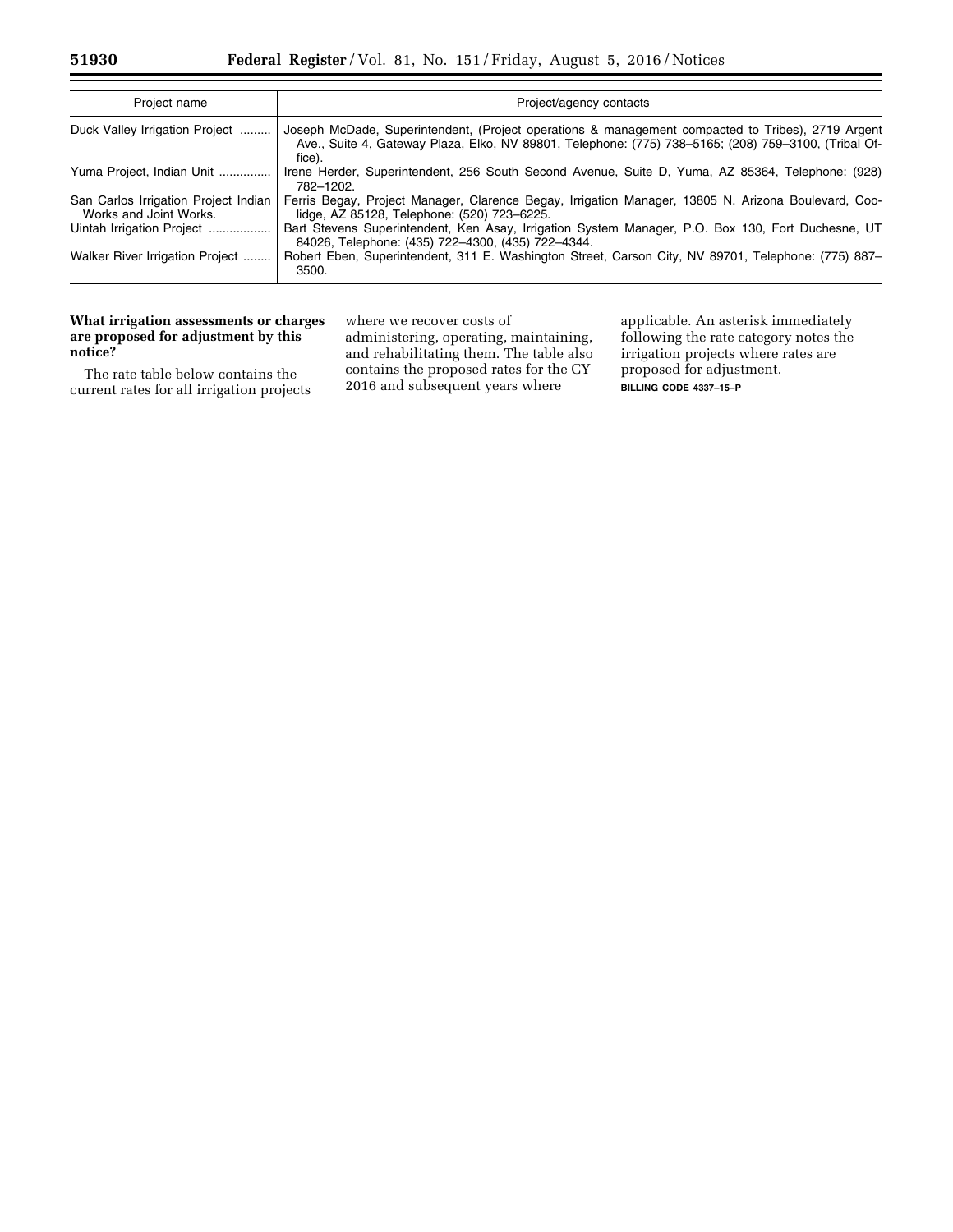|                            |                             | <b>Northwest Region Rate Table</b> |                    |                          |
|----------------------------|-----------------------------|------------------------------------|--------------------|--------------------------|
| Project Name               | Rate<br>Category            | Final<br>2015 Rate                 | Final<br>2016 Rate | Proposed<br>2017 Rate ** |
| <b>Flathead Irrigation</b> | Basic per acre – $A^*$      | \$26.00                            | \$26.00            | \$33.50                  |
| Project                    | Basic per acre – $B^*$      | \$13.00                            | \$13.00            | \$16.75                  |
| (See Note $#1$ )           | Minimum Charge per<br>tract | \$75.00                            | \$75.00            | \$75.00                  |

| Project Name                                          | Rate<br>Category           | Final<br><b>2015 Rate</b> | Proposed<br><b>2016</b> Rate |
|-------------------------------------------------------|----------------------------|---------------------------|------------------------------|
| Fort Hall Irrigation Project                          | Basic per acre *           | \$49.00                   | \$52.00                      |
|                                                       | Minimum Charge per tract * | \$35.00                   | \$37.00                      |
| Fort Hall Irrigation Project - Minor<br>Units         | Basic per acre *           | \$27.00                   | \$31.00                      |
|                                                       | Minimum Charge per tract * | \$35.00                   | \$37.00                      |
| Fort Hall Irrigation Project -<br>Michaud             | Basic per acre *           | \$50.50                   | \$55.00                      |
|                                                       | Pressure per acre *        | \$72.50                   | \$83.00                      |
|                                                       | Minimum Charge per tract * | \$35.00                   | \$37.00                      |
| Wapato Irrigation Project -<br>Toppenish/Simcoe Units | Minimum Charge per bill *  | \$24.00                   | \$25.00                      |
|                                                       | Basic per acre *           | \$24.00                   | \$25.00                      |
| Wapato Irrigation Project -<br><b>Ahtanum Units</b>   | Minimum Charge per bill *  | \$25.00                   | \$30.00                      |
|                                                       | Basic per acre *           | \$25.00                   | \$30.00                      |
| Wapato Irrigation Project -<br>Satus Unit             | Minimum Charge per bill    | \$79.00                   | \$79.00                      |
|                                                       | "A" Basic per acre         | \$79.00                   | \$79.00                      |
|                                                       | "B" Basic per acre         | \$85.00                   | \$85.00                      |
| Wapato Irrigation Project -                           | Minimum Charge per bill *  | \$75.00                   | \$78.00                      |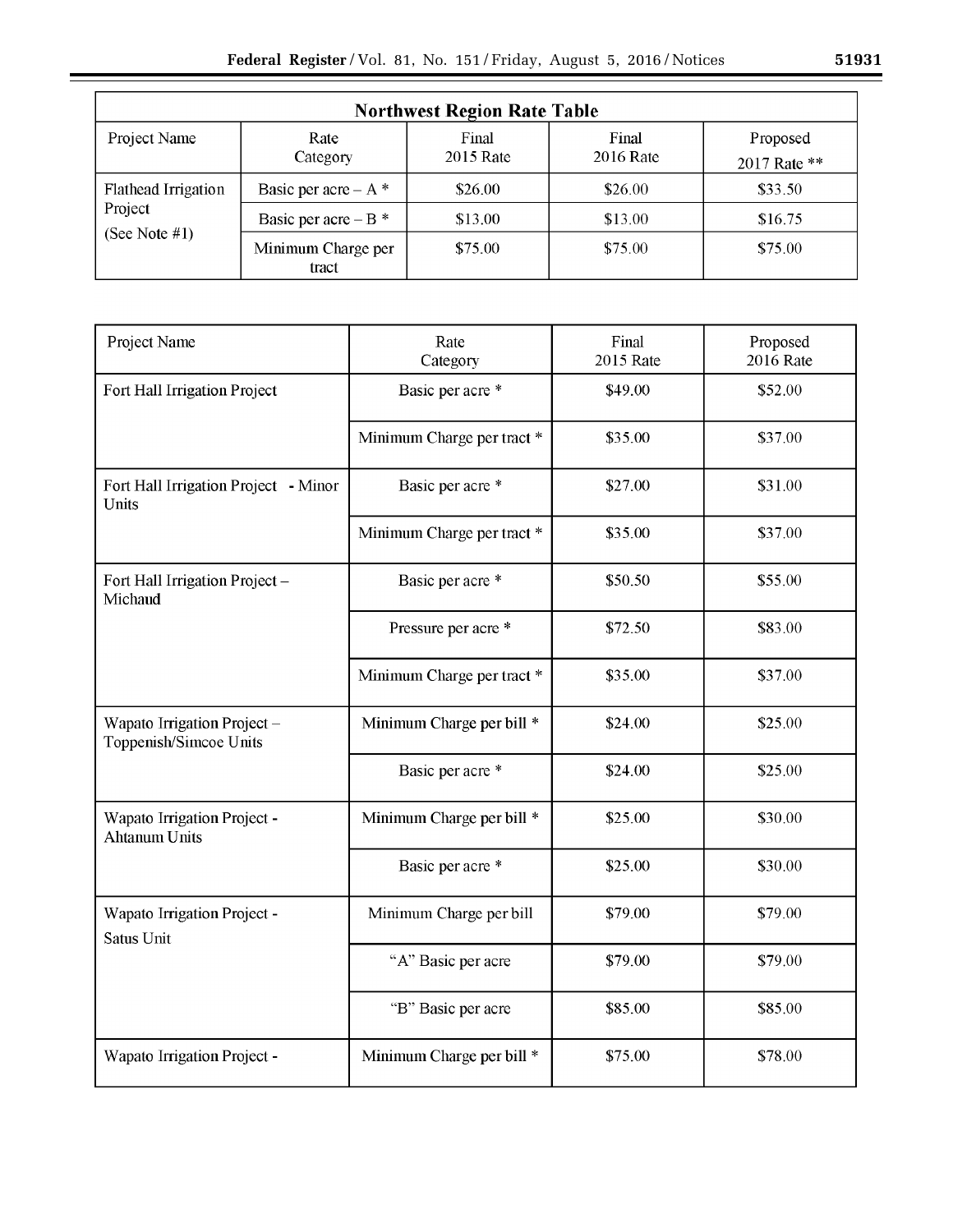| <b>Additional Works</b>                     | Basic per acre * | \$75.00 | \$78.00 |
|---------------------------------------------|------------------|---------|---------|
| Wapato Irrigation Project -<br>Water Rental | Minimum Charge   | \$86.00 | \$86.00 |
|                                             | Basic per acre   | \$86.00 | \$86.00 |

| <b>Rocky Mountain Region Rate Table</b>                                                                                                                 |                  |                    |                              |
|---------------------------------------------------------------------------------------------------------------------------------------------------------|------------------|--------------------|------------------------------|
| Project Name                                                                                                                                            | Rate<br>Category | Final<br>2015 Rate | Proposed<br><b>2016 Rate</b> |
| <b>Blackfeet Irrigation Project</b>                                                                                                                     | Basic-per acre   | \$20.00            | \$20.00                      |
| Crow Irrigation Project - Willow<br>Creek O&M (includes Agency,<br>Lodge Grass #1, Lodge Grass #2,<br>Reno, Upper Little Horn, and Forty<br>Mile Units) | Basic-per acre * | \$24.80            | \$26.00                      |
| Crow Irrigation Project - All<br>Others (includes Bighorn, Soap<br>Creek, and Pryor Units)                                                              | Basic-per acre * | \$24.80            | \$26.00                      |
| Crow Irrigation Project - Two<br>Leggins Unit                                                                                                           | Basic-per acre   | \$14.00            | \$14.00                      |
| Crow Irrigation Two Leggins<br>Drainage District                                                                                                        | Basic-per acre   | \$2.00             | \$2.00                       |
| Fort Belknap Irrigation Project                                                                                                                         | Basic-per acre * | \$15.00            | \$16.00                      |
| Fort Peck Irrigation Project                                                                                                                            | Basic-per acre   | \$26.00            | \$26.00                      |
| Wind River Irrigation Project -<br>Units 2, 3 and 4                                                                                                     | Basic-per acre * | \$21.00            | \$22.50                      |
| Wind River Irrigation Project - Unit<br>6                                                                                                               | Basic-per acre   | \$21.00            | \$21.00                      |
| Wind River Irrigation Project -<br><b>LeClair District</b><br>(See Note #2)                                                                             | Basic-per acre * | \$25.70            | \$47.00                      |
| Wind River Irrigation Project -<br>Crow Heart Unit                                                                                                      | Basic-per acre * | \$14.00            | \$15.50                      |
| Wind River Irrigation Project $- A$<br>Canal Unit                                                                                                       | Basic-per acre * | \$14.00            | \$15.50                      |

 $\equiv$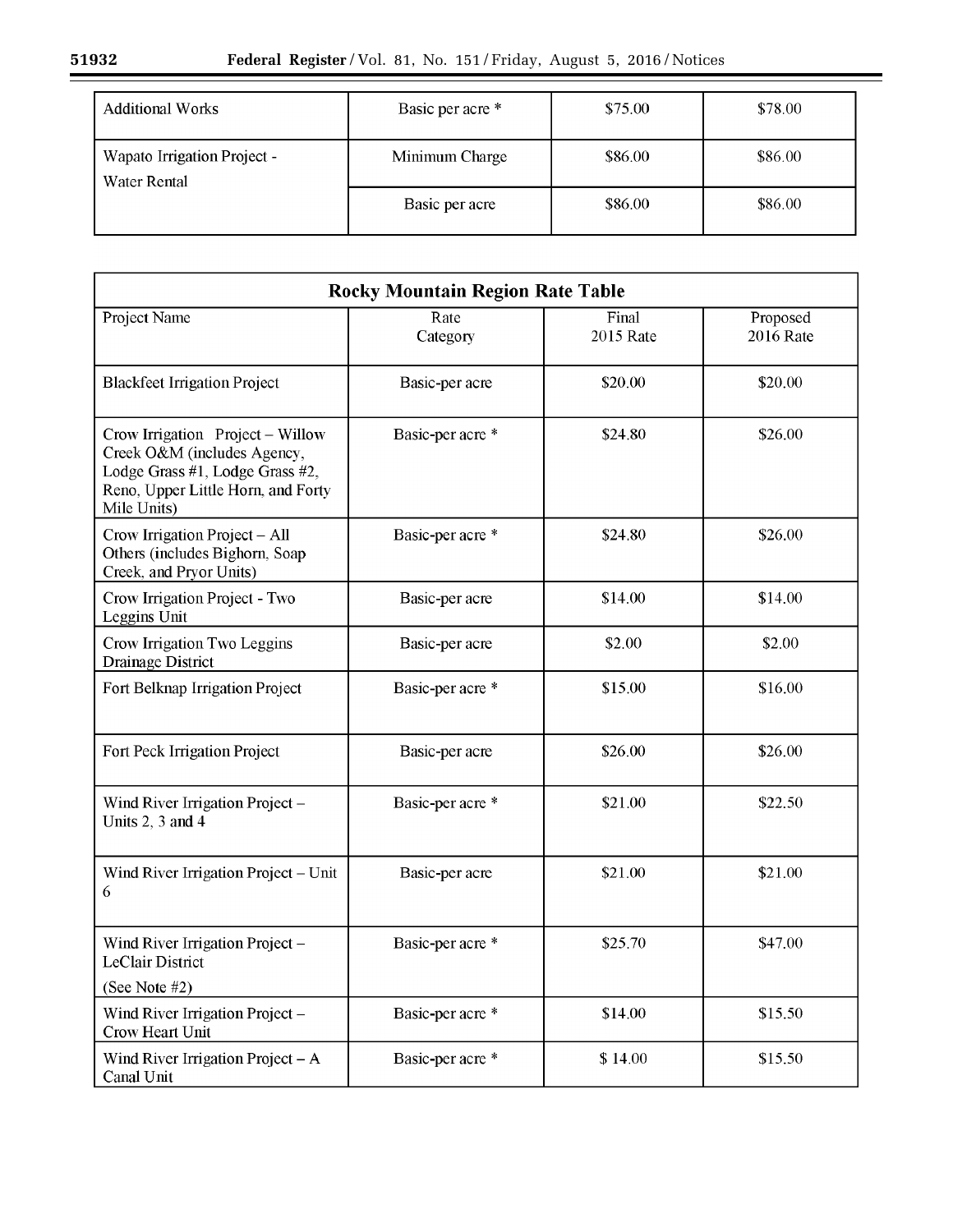| Wind River Irrigation Project –<br>Riverton Valley Irrigation District | Basic-per acre * | \$21.00 | \$26.00 |
|------------------------------------------------------------------------|------------------|---------|---------|

| <b>Southwest Region Rate Table</b> |                             |                    |                       |
|------------------------------------|-----------------------------|--------------------|-----------------------|
| Project Name                       | Rate<br>Category            | Final<br>2015 Rate | Proposed<br>2016 Rate |
| Pine River Irrigation Project      | Minimum Charge per<br>tract | \$50.00            | \$50.00               |
|                                    | Basic-per acre *            | \$17.00            | \$18.00               |

| <b>Western Region Rate Table</b>           |                                                        |                    |                       |
|--------------------------------------------|--------------------------------------------------------|--------------------|-----------------------|
| Project Name                               | <b>Rate Category</b>                                   | Final<br>2015 Rate | Proposed<br>2016 Rate |
| Colorado River Irrigation Project          | Basic per acre up to<br>5.75 acre-feet                 | \$54.00            | \$54.00               |
|                                            | Excess Water per acre-<br>foot over 5.75 acre-<br>feet | \$17.00            | \$17.00               |
| Duck Valley Irrigation Project             | Basic per acre *                                       | \$5.30             | \$6.30                |
| Yuma Project, Indian Unit<br>(See Note #3) | Basic per acre up to<br>5.0 acre-feet $*$              | \$108.50           | \$113.00              |
|                                            | Excess Water per acre-<br>foot over 5.0 acre-feet      | \$24.50            | \$24.50               |
|                                            | Basic per acre up to<br>5.0 acre-feet (Ranch 5)<br>*   | \$108.50           | \$113.00              |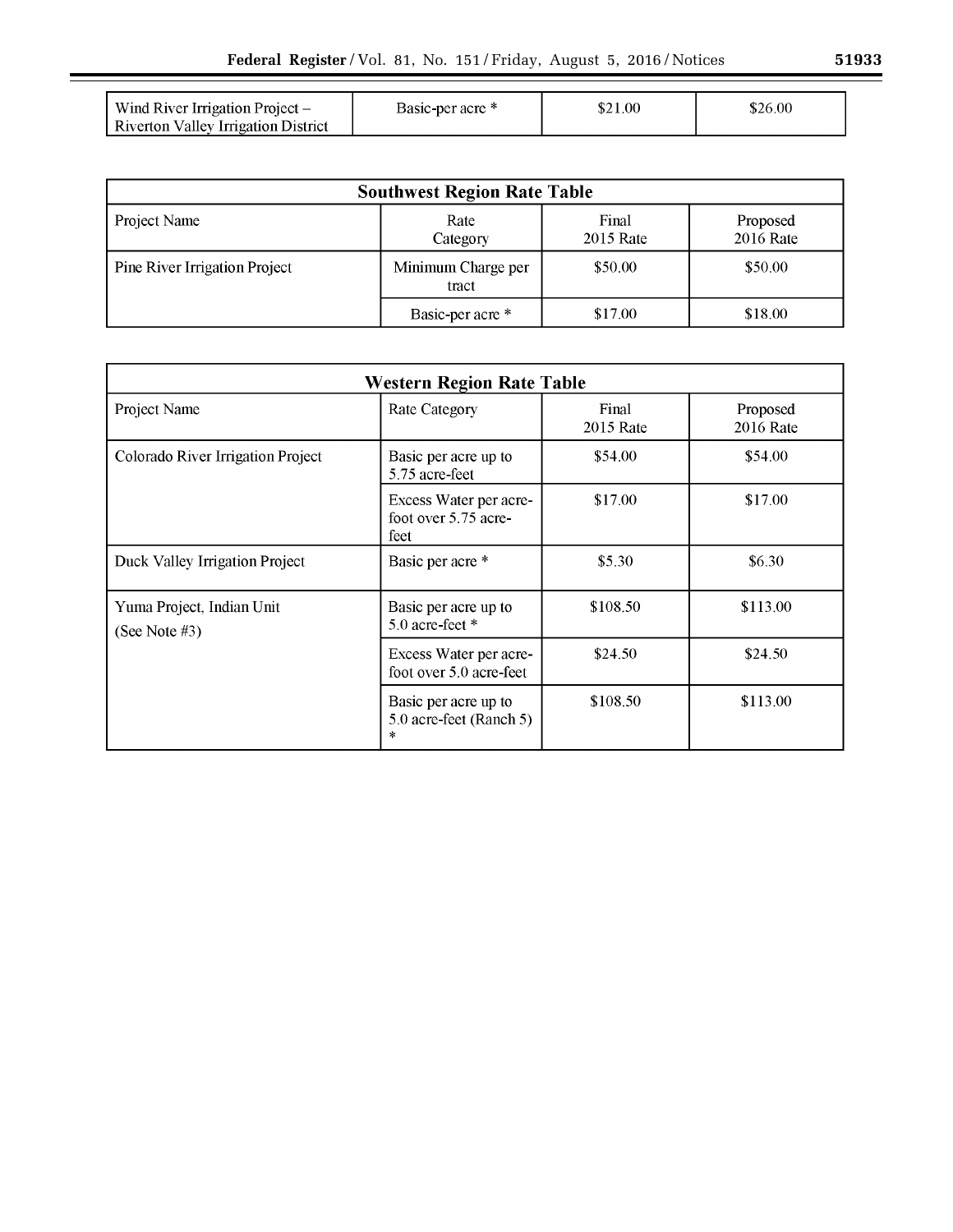$\equiv$ 

| Project Name                               | <b>Rate Category</b>                                                                                          | Final<br>2015 Rate          | Final<br>2016 Rate                                     | Proposed<br>2017 Rate **                     |
|--------------------------------------------|---------------------------------------------------------------------------------------------------------------|-----------------------------|--------------------------------------------------------|----------------------------------------------|
| San Carlos                                 | Basic per acre *                                                                                              | \$35.00                     | \$30.00                                                | \$25.00                                      |
| <b>Irrigation Project</b><br>(Joint Works) | Proposed 2016 – 2017 Construction Water Rate Schedule:                                                        |                             |                                                        |                                              |
| (See Note $#4$ )                           |                                                                                                               | Off Project<br>Construction | On Project<br>$Construction -$<br><b>Gravity Water</b> | On Project<br>$Construction -$<br>Pump Water |
|                                            | <b>Administrative Fee</b>                                                                                     | \$300.00                    | \$300.00                                               | \$300.00                                     |
|                                            | <b>Usage Fee</b>                                                                                              | $$250.00$ per month         | No Fee                                                 | \$100.00 per acre<br>foot                    |
|                                            | Excess Water Rate +                                                                                           | \$5.00 per 1,000 gal.       | No Charge                                              | No Charge                                    |
|                                            | <sup>+</sup> The excess water rate applies to all water used in excess of 50,000 gallons in any one<br>month. |                             |                                                        |                                              |

| Project Name                                    | <b>Rate Category</b> | Final<br>2015 Rate | Proposed<br>2016 Rate |
|-------------------------------------------------|----------------------|--------------------|-----------------------|
| San Carlos Irrigation Project (Indian<br>Works) | Basic per acre *     | \$86.00            | \$81.00               |
| (See Note#5)                                    |                      |                    |                       |
| Uintah Irrigation Project                       | Basic per acre       | \$18.00            | \$18.00               |
|                                                 | Minimum Bill         | \$25.00            | \$25.00               |
| <b>Walker River Irrigation Project</b>          | Basic per acre       | \$31.00            | \$31.00               |

 $\equiv$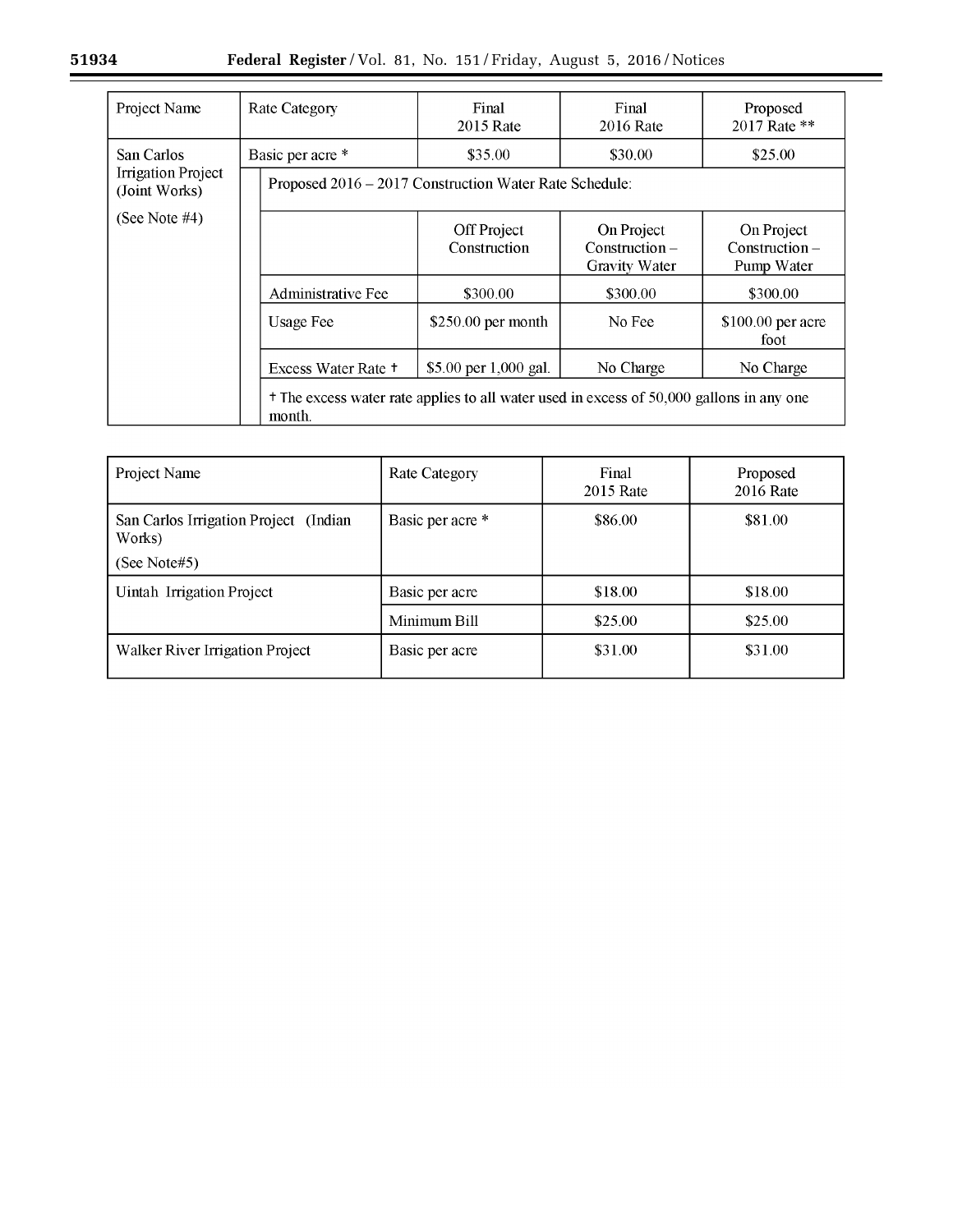| $\ast$    | Notes irrigation projects where rates are proposed for adjustment                                                                                                                                                                                                                                                                                                                                                                                                                                                                                                                                          |
|-----------|------------------------------------------------------------------------------------------------------------------------------------------------------------------------------------------------------------------------------------------------------------------------------------------------------------------------------------------------------------------------------------------------------------------------------------------------------------------------------------------------------------------------------------------------------------------------------------------------------------|
| $**$      | The requirement for a proposed 2017 Rate is only applicable to the Flathead and San Carlos Irrigation<br>Projects due to their specific billing requirements.                                                                                                                                                                                                                                                                                                                                                                                                                                              |
| Note $#1$ | Federal Register Notice published April 29, 2016 established the final 2016 rate for the Flathead<br>Irrigation Project (81 FR 25691). This notice proposes the 2017 rate for the Flathead Irrigation Project.                                                                                                                                                                                                                                                                                                                                                                                             |
| Note #2   | The O&M rate varies yearly based upon the budget submitted by the LeClair District.                                                                                                                                                                                                                                                                                                                                                                                                                                                                                                                        |
| Note $#3$ | The O&M rate for the Yuma Project, Indian Unit has two components. The first component is the<br>O&M rate established by the Bureau of Reclamation (BOR), the owner and operator of the Project. The<br>BOR rate for 2016 is proposed to be \$110/acre. The second component is for the O&M rate established<br>by BIA to cover administrative costs including billing and collections for the Project. The 2016 BIA<br>rate is \$3.00/acre.                                                                                                                                                               |
| Note #4   | The construction water rate schedule proposes the fees assessed for use of irrigation water for non-<br>irrigation purposes.                                                                                                                                                                                                                                                                                                                                                                                                                                                                               |
|           | Federal Register Notice published April 29, 2016 established the final 2016 rate for the SCIP-JW (81)<br>FR 25691). This notice proposes the 2017 rate for the SCIP-JW.                                                                                                                                                                                                                                                                                                                                                                                                                                    |
| Note $#5$ | The proposed 2016 O&M rate for the San Carlos Irrigation Project – Indian Works has three<br>components. The first component is the O&M rate established by the San Carlos Irrigation Project –<br>Indian Works, the owner and operator of the Project; this rate is proposed to be \$51 per acre. The<br>second component is for the O&M rate established by the San Carlos Irrigation Project - Joint Works<br>and is determined to be \$25.00 per acre. The third component is the O&M rate established by the San<br>Carlos Irrigation Project Joint Control Board and is proposed to be \$5 per acre. |

# **Consultation and Coordination With Tribal Governments (Executive Order 13175)**

The Department of the Interior strives to strengthen its government-togovernment relationship with Indian Tribes through a commitment to consultation with Indian Tribes and recognition of their right to selfgovernance and Tribal sovereignty. We have evaluated this notice under the Department's consultation policy and under the criteria of Executive Order 13175 and have determined there to be substantial direct effects on federally recognized Tribes because the irrigation projects are located on or associated with Indian reservations. To fulfill its consultation responsibility to Tribes and Tribal organizations, BIA communicates, coordinates, and consults on a continuing basis with these entities on issues of water delivery, water availability, and costs of administration, operation, maintenance, and rehabilitation of projects that concern them. This is accomplished at the individual irrigation project by project, agency, and regional representatives, as appropriate, in accordance with local protocol and procedures. This notice is one component of our overall coordination and consultation process to provide notice to, and request comments from, these entities when we adjust irrigation assessment rates.

# **Actions Concerning Regulations That Significantly Affect Energy Supply, Distribution, or Use (Executive Order 13211)**

The proposed rate adjustments are not a significant energy action under the definition in Executive Order 13211. A Statement of Energy Effects is not required.

## **Regulatory Planning and Review (Executive Order 12866)**

These proposed rate adjustments are not a significant regulatory action and do not need to be reviewed by the Office of Management and Budget under Executive Order 12866.

# **Regulatory Flexibility Act**

These proposed rate adjustments are not a rule for the purposes of the Regulatory Flexibility Act because they establish ''a rule of particular applicability relating to rates.'' 5 U.S.C. 601(2).

# **Unfunded Mandates Reform Act of 1995**

These proposed rate adjustments do not impose an unfunded mandate on State, local, or tribal governments in the aggregate, or on the private sector, of more than \$100 million per year. The rule does not have a significant or unique effect on State, local, or Tribal governments or the private sector. A statement containing the information required by the Unfunded Mandates

Reform Act (2 U.S.C. 1531 *et seq.*) is not required.

# **Takings (Executive Order 12630)**

These proposed rate adjustments do not effect a taking of private property or otherwise have ''takings'' implications under Executive Order 12630. The proposed rate adjustments do not deprive the public, state, or local governments of rights or property.

# **Federalism (Executive Order 13132)**

Under the criteria in section 1 of Executive Order 13132, these proposed rate adjustments do not have sufficient federalism implications to warrant the preparation of a federalism summary impact statement because they will not affect the States, the relationship between the national government and the States, or the distribution of power and responsibilities among various levels of government. A federalism summary impact statement is not required.

# **Civil Justice Reform (Executive Order 12988)**

This notice complies with the requirements of Executive Order 12988. Specifically, in issuing this notice, the Department has taken the necessary steps to eliminate drafting errors and ambiguity, minimize potential litigation, and provide a clear legal standard for affected conduct, as required by section 3 of Executive Order 12988.